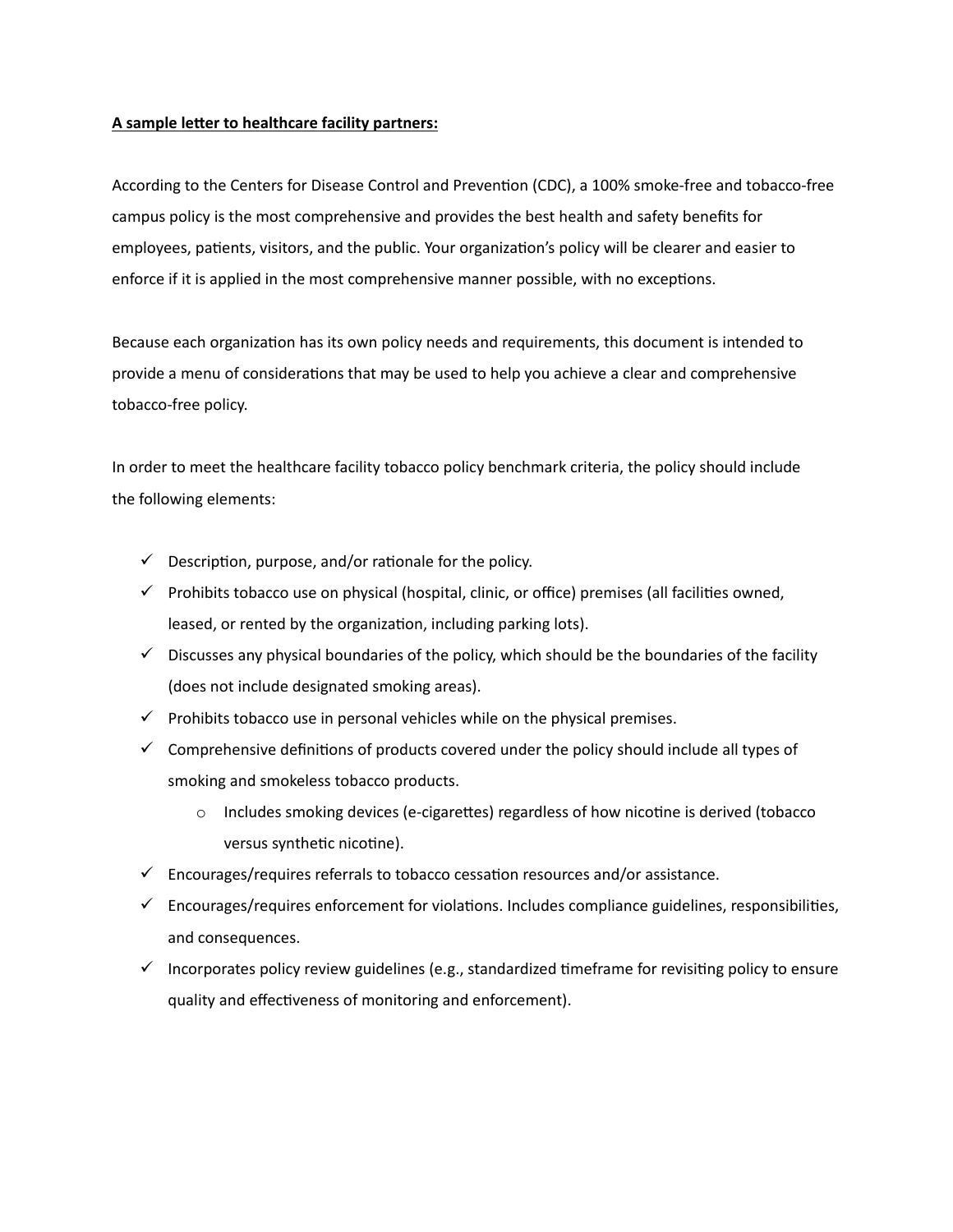#### **Sample Healthcare Facility Tobacco-Free Policy – Long Version**

### **POLICY MANUAL SECTION – ENVIRONMENT OF CARE**

**Effec�ve Date: \_\_\_\_\_\_\_\_\_\_\_\_\_\_\_\_**

**TITLE: TOBACCO-FREE ENVIRONMENT**

This is a new policy in the (organization name) Policy and Procedure Manual.

**PLEASE NOTE: This policy supersedes all agency policies referencing tobacco or smoking.**

### **I. PURPOSE/ RATIONALE**

It is the policy of (name) to prohibit smoking, or the use or sale of, any tobacco products on the (name) campus/workplace.

As a health care provider committed to the health and safety of staff, patients, physicians, visitors, and business associates, (name) is taking a leadership role on the major public health issue of tobacco use. To promote (name's) commitment to public health and safety and to reduce the health and safety risks to those served and employed at the workplace, all of (name's) facilities, campuses, and proper�es are tobacco-free environments as of (date). No smoking of cigaretes, cigars, or pipes, or use of chewing tobacco, e-cigarettes in any form, or any other tobacco product will be permitted in facilities or on properties of (name) on or after that date.

This policy is applicable to all staff on the (name) campus whether they are employees of (name) or other agencies, to medical staff, visitors, students, volunteers, vendors, lessees and contractors. This policy is applicable to all inpatients and outpatients. A ban on tobacco use does not take away an individual's rights as there is no right to smoke or use tobacco in Texas. (Name) does not require staff, patients, or visitors to stop using tobacco; however, it is required that people do not smoke or use other tobacco products on this [or on all] organization's physical sites including during work time.

The purpose of this policy is to describe how the tobacco-free workplace requirements will be implemented and enforced.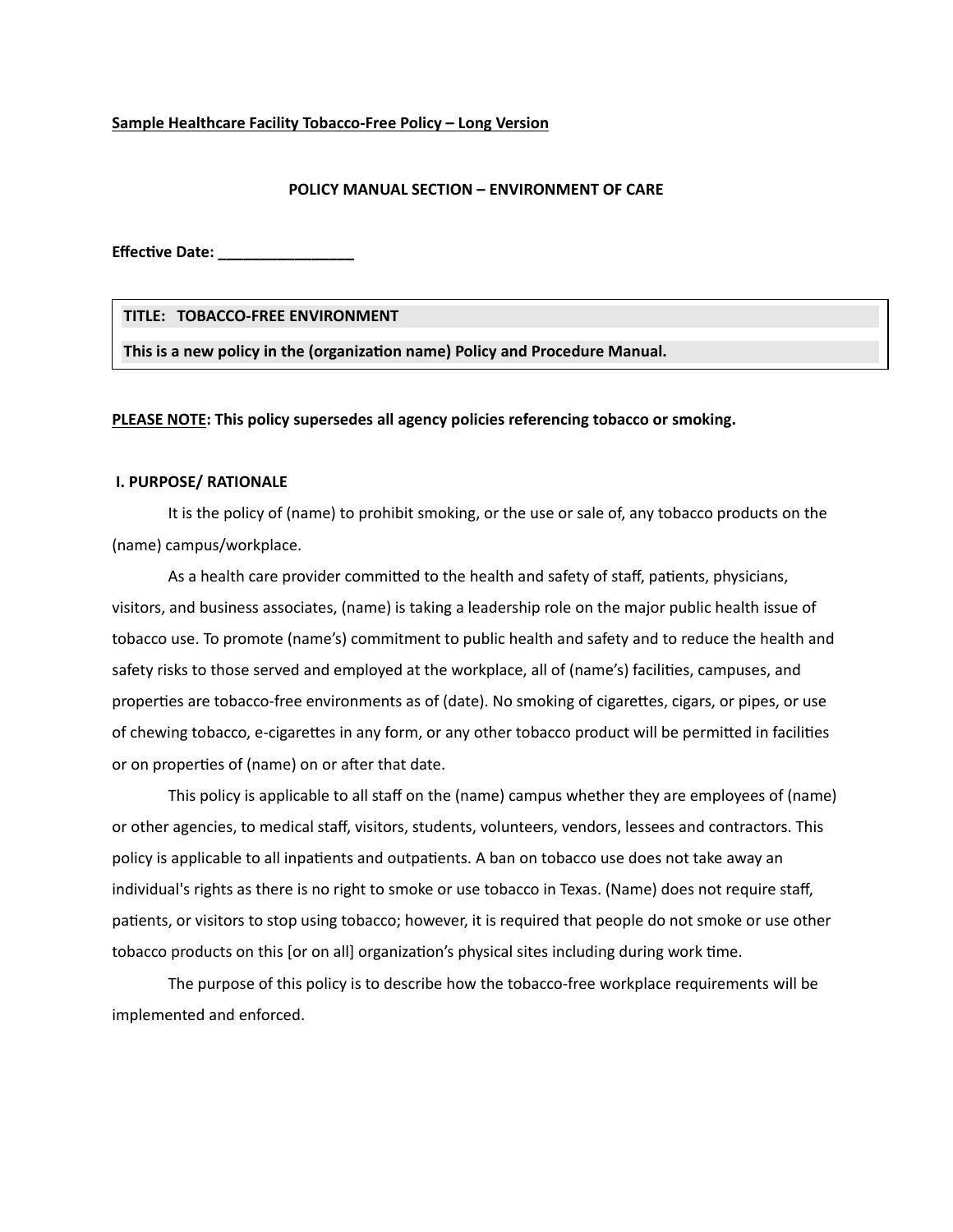#### **DEFINITIONS**

- **Option 1 Tobacco or Nicotine Delivery Products** is defined as: cigarettes, pipes, pipe tobacco, tobacco substitutes (e.g., clove cigarettes), chewing tobacco, cigars, e-cigarettes.
- **Option 2 Tobacco or Nicotine Delivery Products** is defined as: cigarettes, cigars, pipe, pipes or rolling tobacco, tobacco substitutes (e.g. clove cigarettes), chewing or spit tobacco, or any type of electronic smoking device.
- **Smoking** is defined as: inhaling, exhaling, burning, carrying or possessing any lighted or heated tobacco product, including cigaretes, cigars, pipe tobacco, hookah, and other lighted or heated combustible plant material. Smoking also includes the use of electronic smoking devices (even if synthetic nicotine is being used).
- Electronic Smoking Device is defined as: any product containing or delivering nicotine or any other substance intended for human consumption that can be used by a person to simulate smoking through inhalation of vapor or aerosol from the produce the product. The term includes any such device, whether manufactured, distributed, marketed, or sold as an e-cigarete, e-cigar, epipe, e-hookah, vape pen, nicotine inhaler, or under any other product name or descriptor.
- **Tobacco Paraphernalia** is defined as: cigarette papers or wrappers, pipes, holders of smoking materials of all types, cigarette rolling machines, and any other item designed for the smoking, preparation, storing, or consumption of tobacco products.
- **Nicotine Replacement Products/ Nicotine Replacement Therapy** is defined as: treatment that uses special products to give various doses of nicotine to help stop cravings and relieve withdrawal symptoms that occur when a person is trying to stop use of tobacco products. These products include nicotine gum, nicotine lozenges, nicotine patch, nicotine inhaler, and nicotine nasal spray.
- Campus/Workplace is defined as: facilities or properties including but not limited to patient care buildings, clinics, facili�es, office buildings, parking lots, (name)-owned vehicles, or property leased or rented out to other entities. This policy applies regardless of whether a (name) facility or property is owned and whether or not the other tenants follow similar guidelines. Employees and patients at off-site patient activities shall not use tobacco products.
- **Premises** is defined as: all of (name) owned and leased buildings and grounds, parking lots and ramps, organization-owned vehicles, and private vehicles parked on organization property.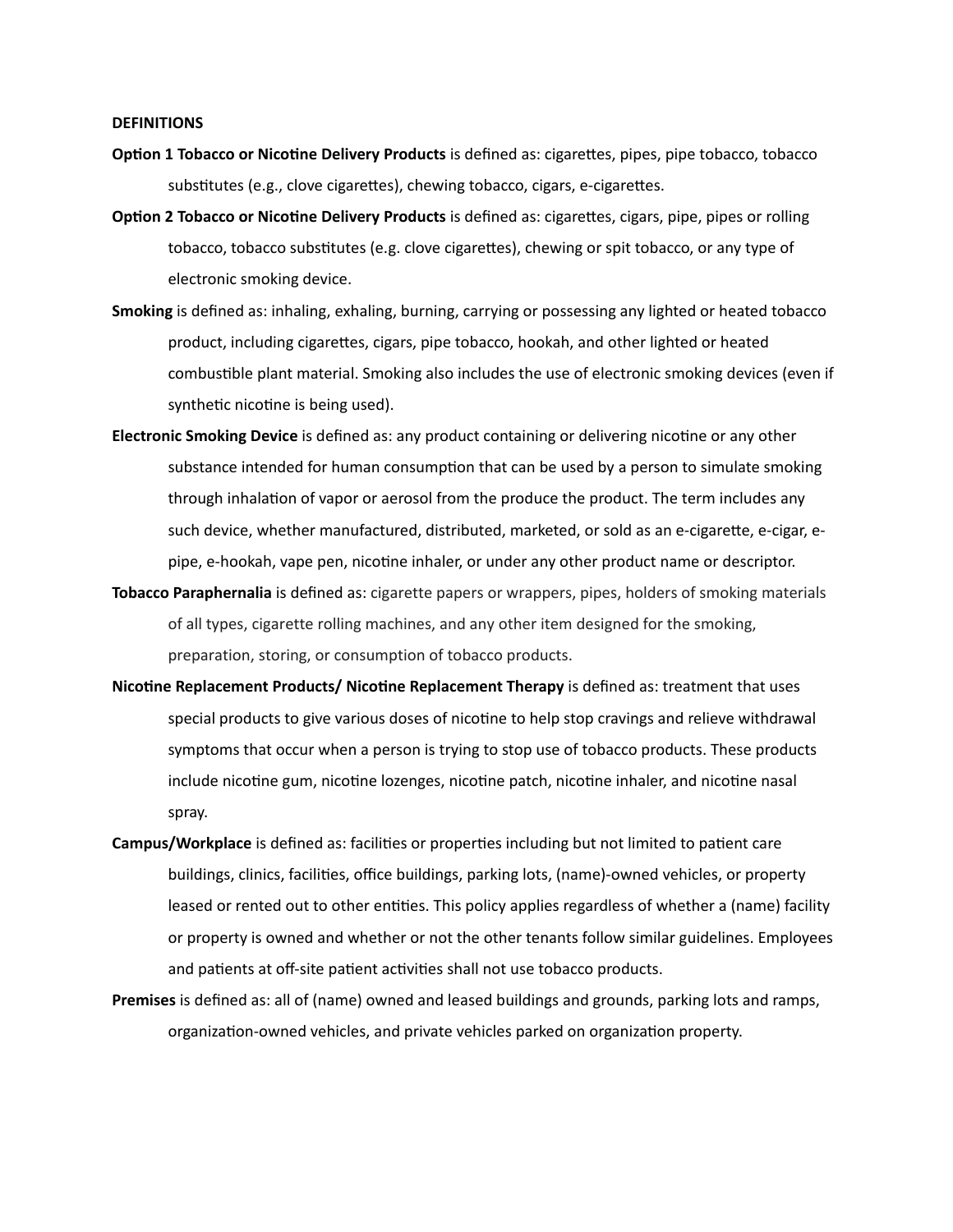### **II. ACCOUNTABILITY**

It is the responsibility of all staff members to enforce (name's) tobacco-free environment policy by encouraging their colleagues, patients, visitors, and others to comply with the policy. Supervisors are responsible for implementing and enforcing (name's) tobacco-free environment policy. The community, staff, patients and visitors will be informed of the policy through a variety of communication methods.

# **III. PROCEDURE**

# **GENERAL POLICY PROVISIONS**

- 1. No tobacco products or related paraphernalia such as lighters and matches shall be used, sold, or bartered anywhere on the (name) campus and may be possessed only in locked personal vehicles.
- 2. Signs declaring this campus/workplace "tobacco free" shall be posted at the (name) campus/workplace entrances and other conspicuous places, including areas that were previously designated as smoking areas.
- 3. (Name's) employees and other employees who work on the (name) campus will be advised of the provisions of this policy during New Employee Orientation.
- 4. (Name) will post this policy in employee common areas and in the (name's) New Employee Orientation Handbook.

# **A. Employees, Volunteers, Physicians, Students and Contract Workers**

- 1. Respectful enforcement of this policy is the responsibility of all of (name's) employees.
- 2. Employees, students, medical staff, volunteers, vendors, lessees, and contractors are expected to comply with this policy.
- 3. This policy will be explained to employees during New Employee Orientation.
- 4. Job announcements for all positions on the (name's) campus/workplace will display a notice that (name) has a tobacco-free work environment policy.
- 5. Employees are prohibited from smoking or using other tobacco products during any and all parts of their paid work shi�, excluding breaks. Employees may not smoke or use other tobacco products in their private vehicles while the vehicle is on (name's) grounds. Employees are prohibited from trespassing and/or occupying adjacent properties for reasons such as to utilize tobacco products.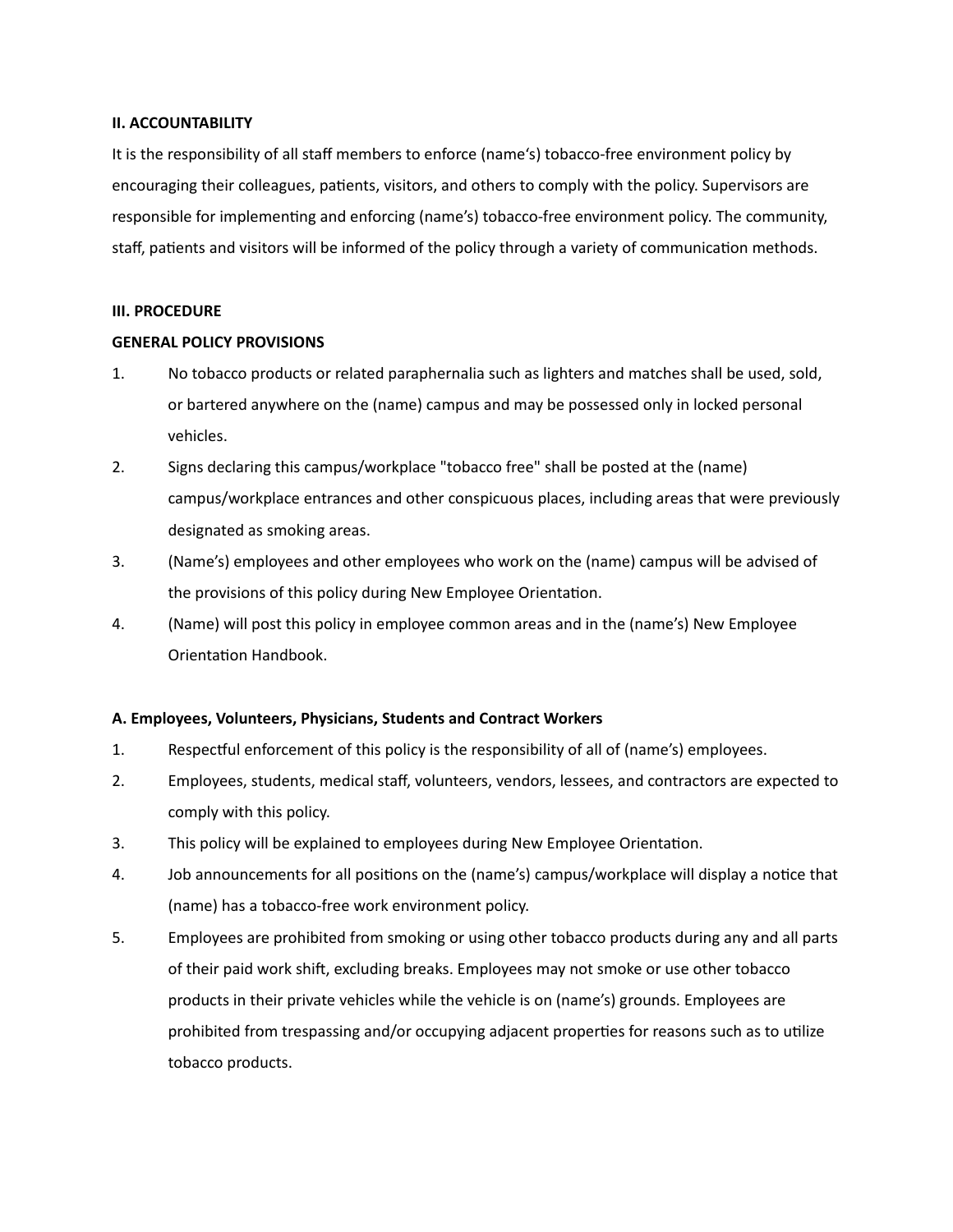- 6. Employees who encounter staff or visitors who are violating the tobacco policy are encouraged to politely explain the policy. For staff in violation, they are expected to report the violation to the person's supervisor, if known.
- 7. Staff who fail to adhere to this policy or supervisors who fail to hold their employees accountable may be subject to progressive discipline culminating in corrective or disciplinary action as defined in (name's) Human Resources and Staff policies.

# **B. Pa�ents (or Clients)**

- 1. Inpatients and outpatients are prohibited from smoking or using tobacco on campus.
- 2. All patients admitted to (name) will be assessed for history of tobacco use and the need for interventions related to nicotine addiction, such as nicotine replacement and cessation education.
- 3. Pa�ents may not possess any tobacco-related items on the campus except in their locked personal vehicle.
- 4. Employees who encounter patients who are violating the tobacco policy are encouraged to politely explain the policy, and report the violation to the patient's treatment team, if known.
- 5. Violation of this policy by patients is a treatment issue to be addressed by the treatment team.

# **C. Visitors**

- 1. Signs will be posted at campus/workplace entrances and in selected locations inside and outside of the facility.
- 2. Employees who encounter a visitor who is violating the tobacco policy are encouraged to politely explain the policy to the visitor.
- 3. Visitors who become agitated or unruly or repeatedly refuse to comply when informed of the tobacco-free campus policy may be reported to (name of appropriate department or personnel). (The identified department or personnel) will respond to the situation as appropriate, according to their professional judgment and need to maintain a safe environment.

# **D. Outside Groups**

Outside groups who use (name's) facilities for meetings will be advised of this policy. Violation of the policy will result in the rescinding of approval for the group to meet on the campus/workplace.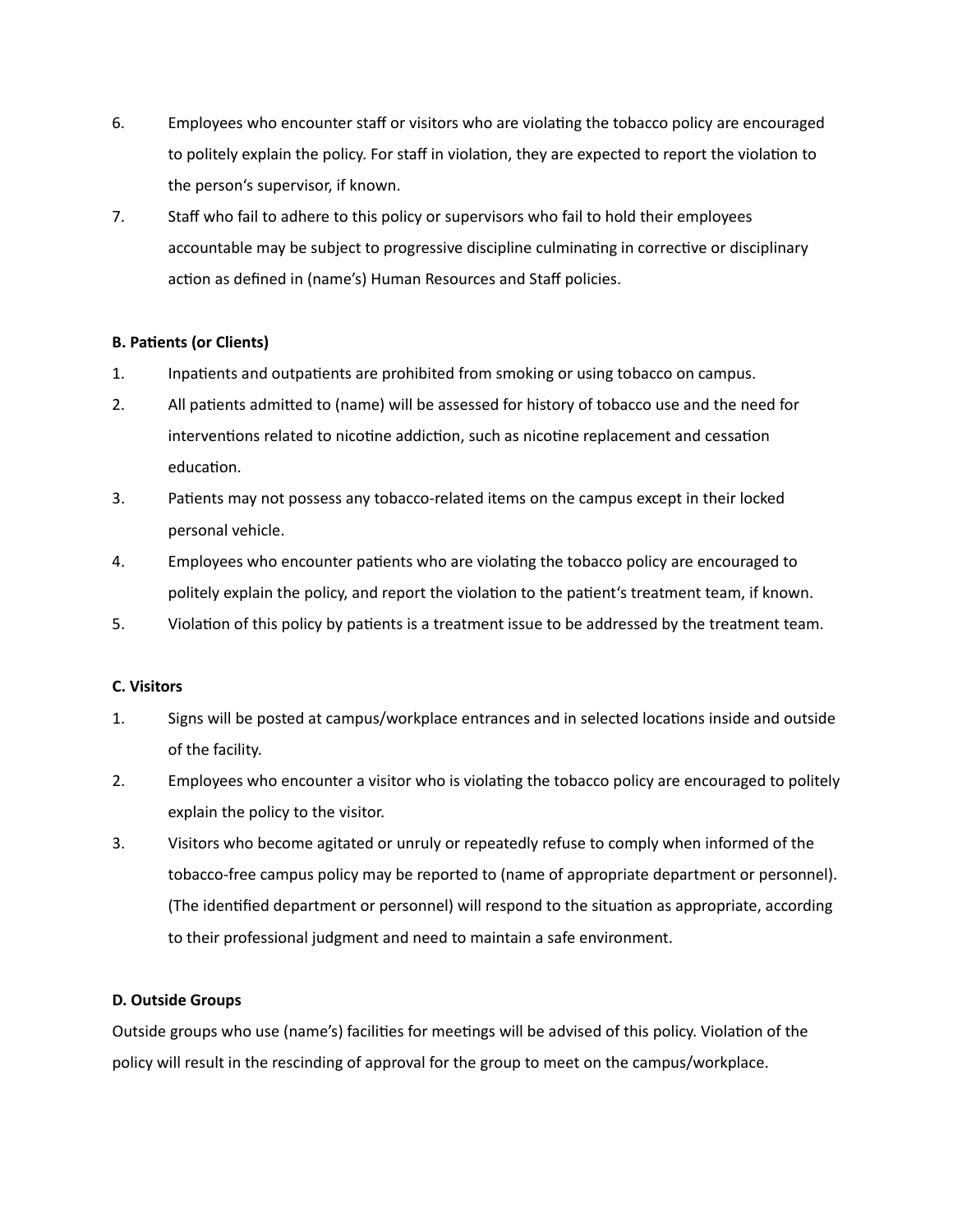# **E. Guidelines for Employee Enforcement**

| Violation                                                                                                                                                                                                                                                                                                                                                                                                           | First Offense                                                                                                                                                                                                                                                                                                                                                                                                                                                                      | Second Offense                                                                                                                                                                                                                                                                                                                                                                                                                                                                 | Third Offense                                                                                                                                                                                                                                                                                                                                                                                                                                                                                   | Fourth Offense                                                                                                                                                                                                                                                                                                                                                                                                        |
|---------------------------------------------------------------------------------------------------------------------------------------------------------------------------------------------------------------------------------------------------------------------------------------------------------------------------------------------------------------------------------------------------------------------|------------------------------------------------------------------------------------------------------------------------------------------------------------------------------------------------------------------------------------------------------------------------------------------------------------------------------------------------------------------------------------------------------------------------------------------------------------------------------------|--------------------------------------------------------------------------------------------------------------------------------------------------------------------------------------------------------------------------------------------------------------------------------------------------------------------------------------------------------------------------------------------------------------------------------------------------------------------------------|-------------------------------------------------------------------------------------------------------------------------------------------------------------------------------------------------------------------------------------------------------------------------------------------------------------------------------------------------------------------------------------------------------------------------------------------------------------------------------------------------|-----------------------------------------------------------------------------------------------------------------------------------------------------------------------------------------------------------------------------------------------------------------------------------------------------------------------------------------------------------------------------------------------------------------------|
| examples<br>Smoking outside<br>on property but<br>complies with<br>request to stop.<br>Smoking outside<br>on property and<br>refuses to comply<br>with policy.<br>Smoking in<br>personal vehicle<br>on campus.<br><b>Excessive</b><br>absences from the<br>workplace during<br>assigned shift<br>(extra breaks,<br>longer lunch<br>breaks, etc.).<br>Employee's<br>clothing smells<br>strongly of<br>tobacco smoke. | The supervisor<br>must have<br>verifiable reports<br>of the infractions<br>and/or have<br>witnessed the<br>infraction directly.<br>Verbal<br>intervention with<br>employee. Review<br>policy and<br>perimeter of the<br>campus, give clear<br>expectation it is<br>not to reoccur.<br>Review any<br>cessation<br>education<br>available and<br>possible<br>assistance with<br>nicotine<br>replacement and<br>alternative<br>therapies for<br>difficulties with<br>compliance while | The supervisor<br>must have<br>verifiable reports<br>of the infractions<br>and/or have<br>witnessed the<br>infraction directly.<br>Repeat first<br>offense<br>interventions and<br>document all<br>discussion in a<br>supervisory log.<br>Refer also to the<br>first verbal<br>intervention and<br>make the<br>expectation clear<br>in writing. Sign<br>the log and have<br>the employee sign<br>that this was<br>reviewed and<br>discussed with<br>them.<br>Again, review the | The supervisor<br>must have<br>verifiable reports<br>of the infractions<br>and/or have<br>witnessed the<br>infraction directly.<br>Present the<br>employee with a<br>Memorandum of<br>Expectation or a<br>Performance<br>Improvement Plan<br>clearly stating the<br>expectation and<br>consequences if<br>the policy is<br>violated again.<br>Clarify that the<br>behavior will<br>affect the<br>performance<br>rating and may<br>result in further<br>corrective or<br>disciplinary<br>action. | The supervisor<br>must have<br>verifiable reports<br>of the infractions<br>and/or have<br>witnessed the<br>infraction directly.<br>Document the<br>new infraction<br>and forward with<br>previous<br>documentation to<br>the appointing<br>authority for<br>consideration of a<br>meeting for<br>corrective or<br>disciplinary action<br>that may affect<br>pay, status, or<br>tenure and<br>possible<br>termination. |
|                                                                                                                                                                                                                                                                                                                                                                                                                     | at work.                                                                                                                                                                                                                                                                                                                                                                                                                                                                           | assistance<br>available to<br>comply at work.                                                                                                                                                                                                                                                                                                                                                                                                                                  |                                                                                                                                                                                                                                                                                                                                                                                                                                                                                                 |                                                                                                                                                                                                                                                                                                                                                                                                                       |

Staff who witness infractions of any kind are asked to remind the person of the tobacco-free campus policy. If the offender is a client/patient, please report the offense to the treatment team, if known. If the offender is staff, please report the offense to the supervisor if known.

Leadership Signature/s: \_\_\_\_\_\_\_\_\_\_\_\_\_\_\_\_\_\_\_\_\_\_\_\_\_\_\_\_\_\_\_\_\_\_\_\_\_\_\_\_\_\_\_\_\_\_\_\_\_\_\_\_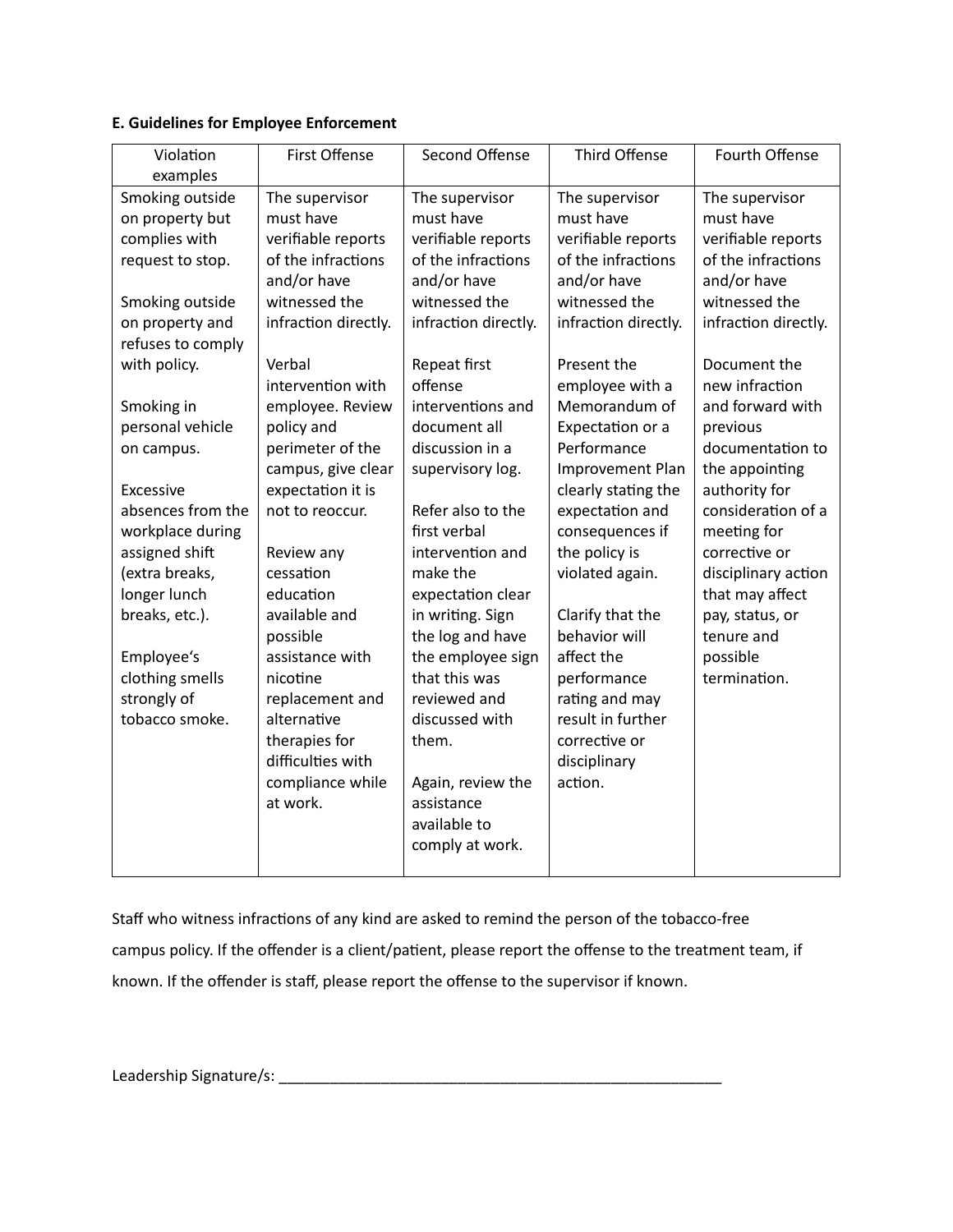### **Sample Healthcare Facility Tobacco-Free Policy – Short Version**

### **POLICY MANUAL SECTION – ENVIRONMENT OF CARE**

**Effec�ve Date: \_\_\_\_\_\_\_\_\_\_\_\_\_\_\_\_**

#### **TITLE: TOBACCO-FREE ENVIRONMENT**

**This is a new policy in the (organiza�on name) Policy and Procedure Manual.**

#### **PURPOSE/ RATIONALE**

(Name) recognizes the hazards caused by tobacco use on the health of our citizens. Accordingly, we shall implement the following policy to provide a tobacco-free environment for all employees, patients and visitors on the property owned, leased, or operated by (Name).

#### **POLICY**

It is the policy of (Name) to provide a tobacco-free workplace and environment, prohibiting the use of all tobacco products and electronic smoking devices on premises owned by the (Hospital, Clinic, or Office), on (Hospital, Clinic, or Office) grounds (leased or owned), outpatient facilities, business entities, vehicles parked on facility grounds, in parking lots and ramps, and in all (Hospital, Clinic, or Office)-owned vehicles. Staff, physicians, inpatients, hospital-based outpatients, visitors, students, vendors and volunteers are prohibited from using tobacco on all (Hospital, Clinic, or Office) premises. Staff members are prohibited from trespassing and/or occupying adjacent properties for reasons such as to utilize tobacco products. The use of tobacco products is prohibited in personal or private vehicles if the vehicle is on (Hospital, Clinic, or Office)-owned property. Violations of this policy by staff could lead to disciplinary action, up to and including termination from employment.

#### **DEFINITIONS**

- **Option 1 Tobacco or Nicotine Delivery Products** is defined as: cigarettes, pipes, pipe tobacco, tobacco substitutes (e.g., clove cigarettes), chewing tobacco, cigars, e-cigarettes.
- **Option 2 Tobacco or Nicotine Delivery Products** is defined as: cigarettes, cigars, pipe, pipes or rolling tobacco, tobacco subs�tutes (e.g. clove cigaretes), chewing or spit tobacco, or any type of electronic smoking device.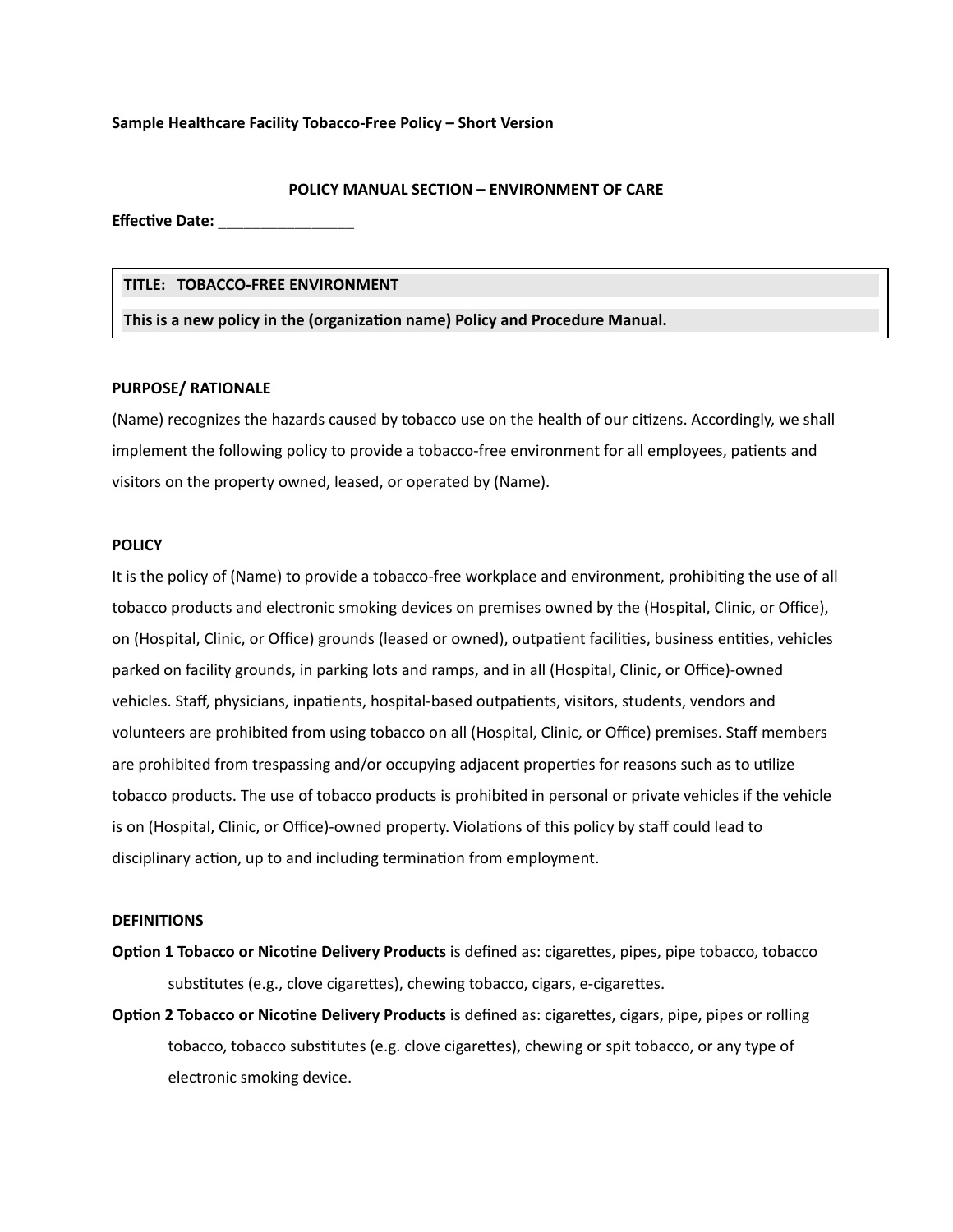- **Smoking** is defined as: inhaling, exhaling, burning, carrying or possessing any lighted or heated tobacco product, including cigaretes, cigars, pipe tobacco, hookah, and other lighted or heated combustible plant material. Smoking also includes the use of electronic smoking devices (even if synthetic nicotine is being used).
- **Electronic Smoking Device** is defined as: any product containing or delivering nicotine or any other substance intended for human consumption that can be used by a person to simulate smoking through inhalation of vapor or aerosol from the produce the product. The term includes any such device, whether manufactured, distributed, marketed, or sold as an e-cigarete, e-cigar, epipe, e-hookah, vape pen, nico�ne inhaler, or under any other product name or descriptor.
- **Tobacco Paraphernalia** is defined as: cigarette papers or wrappers, pipes, holders of smoking materials of all types, cigarette rolling machines, and any other item designed for the smoking, preparation, storing, or consumption of tobacco products.
- **Nicotine Replacement Products/ Nicotine Replacement Therapy** is defined as: treatment that uses special products to give various doses of nicotine to help stop cravings and relieve withdrawal symptoms that occur when a person is trying to stop use of tobacco products. These products include nicotine gum, nicotine lozenges, nicotine patch, nicotine inhaler, and nicotine nasal spray.
- **Campus/Workplace** is defined as: facilities or properties including but not limited to patient care buildings, clinics, facili�es, office buildings, parking lots, (name)-owned vehicles, or property leased or rented out to other entities. This policy applies regardless of whether a (name) facility or property is owned and whether or not the other tenants follow similar guidelines. Employees and patients at off-site patient activities shall not use tobacco products.
- **Premises** is defined as: all of (name) owned and leased buildings and grounds, parking lots and ramps, organization-owned vehicles, and private vehicles parked on organization property.

### **PROCEDURES**

- 1. Staff members, physicians, inpatients, outpatients, visitors, students, vendors, contractors, subcontractors, volunteers and others are prohibited from using all tobacco products, and electronic smoking devices on all (Name) premises.
- 2. Signs will be posted at all entrances and displayed in prominent, visible areas regarding use of tobacco products in accordance with this policy.